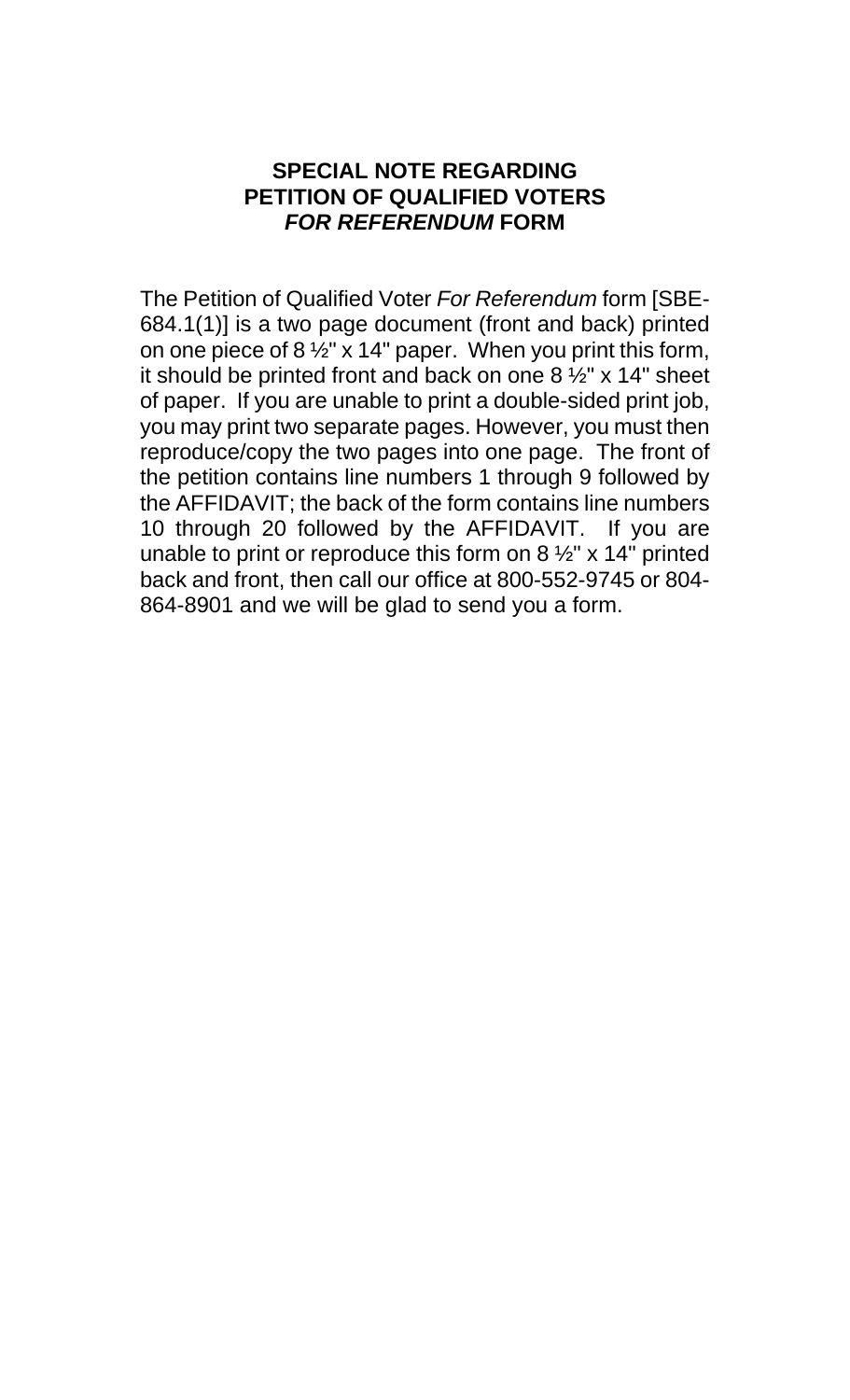|                                                                                                                              |                                                                                                                                                                                                                                                                      | COUNTY OR CITY OR TOWN AND DISTRICT. IF APPLICABLE<br>signed hereunder or on the reverse side of this page do hereby petition the<br>circuit court to enter and order, pursuant to $\S$ _________________ of the Code of<br>Virginia for a Special Election to be held on the ______ day of<br>[20, 20, an the question listed below: | <b>COMMONWEALTH OF VIRGINIA</b><br><b>PETITION OF QUALIFIED</b><br><b>VOTERS</b><br><b>FOR REFERENDUM</b>                                                                                                                                                                                                                                                                                                                                                    |  |  |                                                                                                  |  |  |
|------------------------------------------------------------------------------------------------------------------------------|----------------------------------------------------------------------------------------------------------------------------------------------------------------------------------------------------------------------------------------------------------------------|---------------------------------------------------------------------------------------------------------------------------------------------------------------------------------------------------------------------------------------------------------------------------------------------------------------------------------------|--------------------------------------------------------------------------------------------------------------------------------------------------------------------------------------------------------------------------------------------------------------------------------------------------------------------------------------------------------------------------------------------------------------------------------------------------------------|--|--|--------------------------------------------------------------------------------------------------|--|--|
|                                                                                                                              |                                                                                                                                                                                                                                                                      | Overlay this area with the question to be placed on the ballot and<br>then photocopy as many forms as needed. The question should be<br>stated in the manner in which it is set forth in the law which<br>authorizes the petition for the election.                                                                                   | All signatures required by law need not be on the<br>same page of the petition. Numerous pages may<br>be circulated. The circulator of each page must be<br>a person who is her\himself a legal resident of the<br>United States of America and who is not a minor<br>nor a felon whose voting rights have not been<br>restored. The circulator also must swear or affirm in<br>the affidavit that s/he personally witnessed the<br>signature of each voter. |  |  |                                                                                                  |  |  |
|                                                                                                                              | CIRCULATOR: MUST SWEAR OR AFFIRM IN THE AFFIDAVIT ON BOTH SIDES OF THIS FORM THAT S/HE IS A LEGAL RESIDENT OF THE UNITED STATES OF AMERICA, NOT A MINOR<br>NOR A FELON WHOSE VOTING RIGHTS HAVE NOT BEEN RESTORED AND THAT S/HE PERSONALLY WITNESSED EACH SIGNATURE. |                                                                                                                                                                                                                                                                                                                                       |                                                                                                                                                                                                                                                                                                                                                                                                                                                              |  |  |                                                                                                  |  |  |
|                                                                                                                              |                                                                                                                                                                                                                                                                      | SIGNER: YOUR SIGNATURE ON THIS PETITION MUST BE YOUR OWN AND DOES NOT SIGNIFY AN INTENT TO VOTE FOR THE REFERENDUM.                                                                                                                                                                                                                   |                                                                                                                                                                                                                                                                                                                                                                                                                                                              |  |  |                                                                                                  |  |  |
| OFFICE<br><b>USE</b><br><b>ONLY</b>                                                                                          |                                                                                                                                                                                                                                                                      | SIGNATURE OF REGISTERED VOTER<br>[PRINT NAME IN SPACE BELOW SIGNATURE]                                                                                                                                                                                                                                                                | POST OFFICE BOXES ARE NOT<br><b>ACCEPTABLE</b><br><b>RESIDENT ADDRESS</b><br>House Number and Street Name or<br>Rural Route and Box Number and City/Town                                                                                                                                                                                                                                                                                                     |  |  | *SEE NOTE BELOW<br><b>LAST 4 DIGITS</b><br><b>SOCIAL SECURITY</b><br><b>NUMBER</b><br>[OPTIONAL] |  |  |
|                                                                                                                              | 1.                                                                                                                                                                                                                                                                   | <b>SIGN</b>                                                                                                                                                                                                                                                                                                                           | <b>RESIDENCE</b>                                                                                                                                                                                                                                                                                                                                                                                                                                             |  |  |                                                                                                  |  |  |
|                                                                                                                              |                                                                                                                                                                                                                                                                      | <b>PRINT</b>                                                                                                                                                                                                                                                                                                                          | CITY/TOWN                                                                                                                                                                                                                                                                                                                                                                                                                                                    |  |  |                                                                                                  |  |  |
|                                                                                                                              |                                                                                                                                                                                                                                                                      | SIGN                                                                                                                                                                                                                                                                                                                                  | <b>RESIDENCE</b>                                                                                                                                                                                                                                                                                                                                                                                                                                             |  |  |                                                                                                  |  |  |
|                                                                                                                              |                                                                                                                                                                                                                                                                      | <b>PRINT</b>                                                                                                                                                                                                                                                                                                                          | CITY/TOWN                                                                                                                                                                                                                                                                                                                                                                                                                                                    |  |  |                                                                                                  |  |  |
|                                                                                                                              | 3.                                                                                                                                                                                                                                                                   | <b>SIGN</b>                                                                                                                                                                                                                                                                                                                           | <b>RESIDENCE</b>                                                                                                                                                                                                                                                                                                                                                                                                                                             |  |  |                                                                                                  |  |  |
|                                                                                                                              |                                                                                                                                                                                                                                                                      | <b>PRINT</b>                                                                                                                                                                                                                                                                                                                          | CITY/TOWN                                                                                                                                                                                                                                                                                                                                                                                                                                                    |  |  |                                                                                                  |  |  |
|                                                                                                                              |                                                                                                                                                                                                                                                                      | <b>SIGN</b>                                                                                                                                                                                                                                                                                                                           | <b>RESIDENCE</b>                                                                                                                                                                                                                                                                                                                                                                                                                                             |  |  |                                                                                                  |  |  |
|                                                                                                                              |                                                                                                                                                                                                                                                                      | <b>PRINT</b>                                                                                                                                                                                                                                                                                                                          | CITY/TOWN                                                                                                                                                                                                                                                                                                                                                                                                                                                    |  |  |                                                                                                  |  |  |
|                                                                                                                              | 5.                                                                                                                                                                                                                                                                   | <b>SIGN</b>                                                                                                                                                                                                                                                                                                                           | <b>RESIDENCE</b>                                                                                                                                                                                                                                                                                                                                                                                                                                             |  |  |                                                                                                  |  |  |
|                                                                                                                              |                                                                                                                                                                                                                                                                      | <b>PRINT</b>                                                                                                                                                                                                                                                                                                                          | CITY/TOWN                                                                                                                                                                                                                                                                                                                                                                                                                                                    |  |  |                                                                                                  |  |  |
|                                                                                                                              | 6.                                                                                                                                                                                                                                                                   | SIGN                                                                                                                                                                                                                                                                                                                                  | <b>RESIDENCE</b>                                                                                                                                                                                                                                                                                                                                                                                                                                             |  |  |                                                                                                  |  |  |
|                                                                                                                              |                                                                                                                                                                                                                                                                      | <b>PRINT</b>                                                                                                                                                                                                                                                                                                                          | CITY/TOWN                                                                                                                                                                                                                                                                                                                                                                                                                                                    |  |  |                                                                                                  |  |  |
|                                                                                                                              | 7.                                                                                                                                                                                                                                                                   | <b>SIGN</b>                                                                                                                                                                                                                                                                                                                           | <b>RESIDENCE</b>                                                                                                                                                                                                                                                                                                                                                                                                                                             |  |  |                                                                                                  |  |  |
|                                                                                                                              |                                                                                                                                                                                                                                                                      | <b>PRINT</b>                                                                                                                                                                                                                                                                                                                          | CITY/TOWN                                                                                                                                                                                                                                                                                                                                                                                                                                                    |  |  |                                                                                                  |  |  |
|                                                                                                                              | 8.                                                                                                                                                                                                                                                                   | SIGN                                                                                                                                                                                                                                                                                                                                  | <b>RESIDENCE</b>                                                                                                                                                                                                                                                                                                                                                                                                                                             |  |  |                                                                                                  |  |  |
|                                                                                                                              |                                                                                                                                                                                                                                                                      | <b>PRINT</b>                                                                                                                                                                                                                                                                                                                          | CITY/TOWN                                                                                                                                                                                                                                                                                                                                                                                                                                                    |  |  |                                                                                                  |  |  |
|                                                                                                                              | 9.                                                                                                                                                                                                                                                                   | <b>SIGN</b>                                                                                                                                                                                                                                                                                                                           | <b>RESIDENCE</b>                                                                                                                                                                                                                                                                                                                                                                                                                                             |  |  |                                                                                                  |  |  |
|                                                                                                                              | CITY/TOWN<br><b>PRINT</b>                                                                                                                                                                                                                                            |                                                                                                                                                                                                                                                                                                                                       |                                                                                                                                                                                                                                                                                                                                                                                                                                                              |  |  |                                                                                                  |  |  |
| CONTINUE ADDITIONAL SIGNATURES AND COMPLETE AFFIDAVIT ON BOTH SIDES OF THE FORM<br>- AFFIDAVIT -<br>Commonwealth of Virginia |                                                                                                                                                                                                                                                                      |                                                                                                                                                                                                                                                                                                                                       |                                                                                                                                                                                                                                                                                                                                                                                                                                                              |  |  |                                                                                                  |  |  |
|                                                                                                                              | CIRCULATOR'S DRIVER'S<br>LICENSE NUMBER, IF<br>address is                                                                                                                                                                                                            |                                                                                                                                                                                                                                                                                                                                       |                                                                                                                                                                                                                                                                                                                                                                                                                                                              |  |  |                                                                                                  |  |  |
|                                                                                                                              | APPLICABLE<br>organization in support of the referendum;<br>(ii) if applicable, I represent _<br><u> 1989 - Jan Barnett, fransk politik (d. 1989)</u>                                                                                                                |                                                                                                                                                                                                                                                                                                                                       |                                                                                                                                                                                                                                                                                                                                                                                                                                                              |  |  |                                                                                                  |  |  |

(iii) I am a legal resident of the United States of America in the State/Commonwealth of (iv) I am not a minor nor a felon whose voting rights have not been restored; and (v) I personally witnessed the signature of each person who signed this page or its reverse side. I understand that falsely signing this affidavit is a felony punishable by a maximum fine up to \$2500 and/or imprisonment for up to ten years.

**Notary Signs the Affidavit on the Reverse Side** SIGNATURE OF PERSON CIRCULATING THE PETITION

\_\_\_\_\_\_\_\_\_\_\_\_\_\_\_\_\_\_\_\_\_\_\_\_\_\_\_\_\_\_\_\_\_\_\_\_\_\_\_\_\_\_\_\_\_\_\_\_\_\_\_\_\_

CIRCULATOR'S LAST 4 DIGITS OF SOCIAL SECURITY NUMBER

NAME OF STATE THAT ISSUED THE CIRCULATOR'S DRIVER'S LICENSE

Privacy notice: The Code of Virginia, § 24.2-684.1, authorizes requesting the last four digits of your social security number to facilitate checking this petition with the official voter registration record. You are not required to provide this information and may sign the petition without doing so. The State Board of Elections or the General Registrar, when copying this document for public inspection, must cover the column containing any social security number or part thereof. SBE-684.1(1) REV 1/13